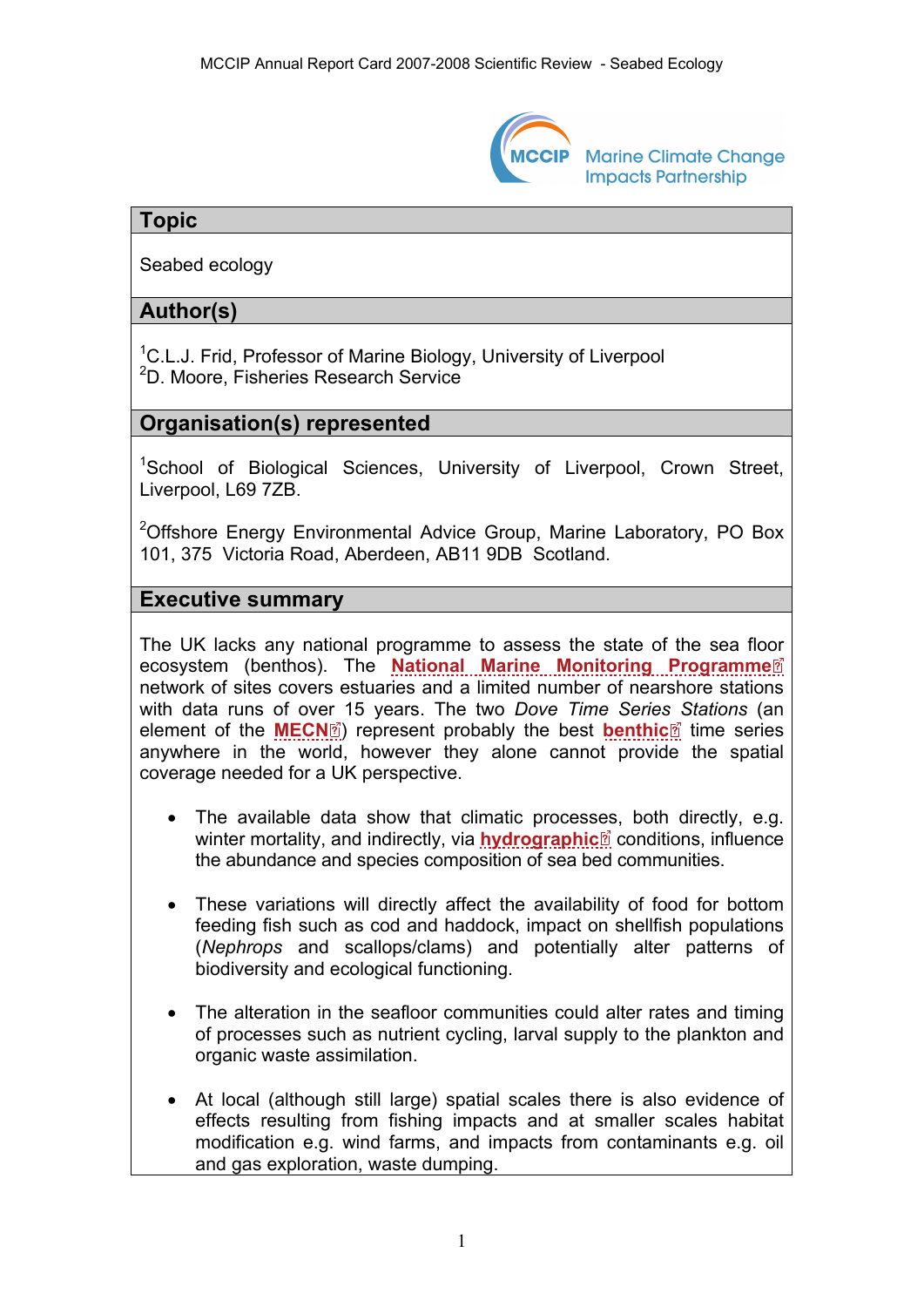• Changes to sea temperature and / or food supply are likely to continue to alter the ecological structure of the seabed.

### **Full review**

### **What is already happening**

The UK lacks any national programme to assess the state of the marine benthos (Defra, 2005). Limited data ar[e a](http://www.mccip.org.uk/arc/2007/glossary.htm)vailable for intertidal areas of conservation importance and the **[NMMP](http://www.mccip.org.uk/arc/2007/glossary.htm#NMMP)**<sup>2</sup> network of sites now covers estuaries and a limited number of nearshore stations with data runs over 15 years. The two offshore (6 and 12 nautical [mile](http://www.mccip.org.uk/arc/2007/glossary.htm)) stations that are part of the *Dove Time Series* (an element of the **[MECN](http://www.mccip.org.uk/arc/2007/glossary.htm#MECN)**<sup>[2]</sup> represent probably the best benthic time series anywhere in the world, however they alone cannot provide the spatial coverage needed for a UK perspective. This assessment is based on a recent major review of data for the wider North Sea (Clark & Frid, 2001) and analyses of the Dove series (Robinson, 2004; Frid *et al. in press*).

The North Sea has a long history of benthic ecological research. Petersen pioneered the first quantitative benthic sampling gear as early as 1896 (Petersen & Boysen-Jensen, 1911). Blegvad was the pioneer of detailed sampling of the North Sea area during the early 20th century (Davis 1923; Davis 1925). The *Dana* expedition in the 1950s provided anot[her](http://www.mccip.org.uk/arc/2007/glossary.htm) snapshot, and more recently a series of research studies, e.g., the **[ICES](http://www.mccip.org.uk/arc/2007/glossary.htm#ICES)**<sup>[6]</sup> North Sea Benthos Survey (Duineveld *et al.,* 1991; Heip *et al.,* 1992; Kunitzer *et al.,* 1992), and pre-drilling studies for the oil and gas industries have provided greater coverage of the seabed fauna. However, the available data do not provide a spatially continuous coverage of the North Sea and this makes it difficult to establish the role of mechanisms, which operate over large spatial scales (e.g., climate and meteorological changes).

Analysis of the available data (Clark and Frid, 2001) identify three major changes in the North Sea benthos:

- Biomass and abundance was hi[ghe](http://www.mccip.org.uk/arc/2007/glossary.htm)r during the 1980s compared w[ith](http://www.mccip.org.uk/arc/2007/glossary.htm)  **the 1970s in both [littoral](http://www.mccip.org.uk/arc/2007/glossary.htm#Littoral)** (Balgzand) and **[sublittoral](http://www.mccip.org.uk/arc/2007/glossary.htm#Sublittoral)** (Northumberland, Skaggerak) stations.
- Changes in abundance off Northumberland (stations M1 and P) occurred between 1980 and 1981, coinciding with a noticeable shift in community structure at one of the stations. At the 100m-deep Skaggerak station, these changes were observed to occur a year earlier, between 1979 and 1980, while at Balgzand, the change in abundance and biomass that also occurred between 1979 and 1980 was accompanied by a shift from larger- to smaller-sized individuals.
- Between the 1920s and the 1980s, three out of five communities in the central and southern North Sea showed a definite change, whilst between the 1950s and 1980s, the Dogger Bank benthos showed a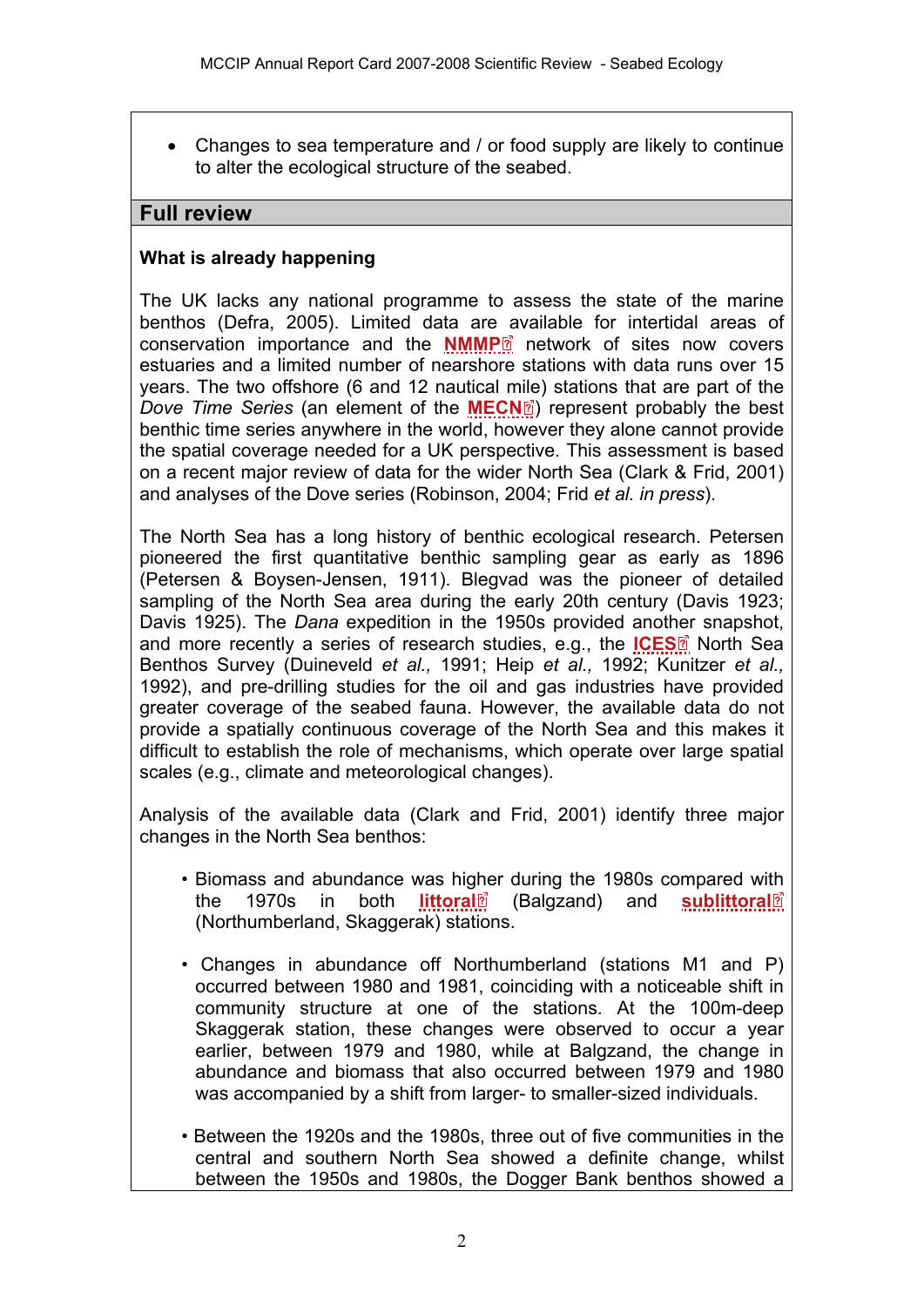decline in long-lived taxa, although total biomass had increased, mainly because of an increase in opportunistic species.

The primary mechanism governing changes in both abundance and community structure of the North Sea benthos appears to be through changes in the amount of sedimenting plankton, the main source of food for the benthos. Changes were observed to occur around the late 1970s and early 1980s at a number of sites. Increases in both zooplankton and phytoplankton productivity in the North Sea also occurred at this time. Whether it is changes in climate or nutrients forcing the community depends mostly on the region concerned, as climatic effects predominate in the central and northern North Sea area, yet in the southern North Sea, the influence of climate was overridden by the magnitude of nutrient inputs into the region. The direct effect of temperature on benthic communities is also involved in forcing longterm changes, and for some communities these changes may be as important as changes in food supply. Cold winter tem[pera](http://www.mccip.org.uk/arc/2007/glossary.htm)tures predominantly cause increased mortality upon littoral **[macrobenthic](http://www.mccip.org.uk/arc/2007/glossary.htm#Macrobenthic)** communities, although they have also been recorded as affecting sublittoral communities (Beukema, 1985; 1992). Lower temperatures also exert a selective effect on the community by removing vulnerable species and allowing resilient species to thrive in the conditions of reduced competition (Kröncke *et al.,* 1998). It has been possible to predict the patterns of concurrence of benthos at shallow (5- 20m) sites in t[he](http://www.mccip.org.uk/arc/2007/glossary.htm) southern North Sea on the basis of the hydrography (as indexed by **[NAO](http://www.mccip.org.uk/arc/2007/glossary.htm#NAO)**<sup>[2]</sup> the previous winter (Dippner & Kröncke, 2003).

In addition to these large-scale environmental factors, there are numerous types of anthropogenic influences (hypoxia, fly ash, sewage sludge dumping) on benthic communities. However, these effects tend to be restricted to the immediate vicinity of the activity. An exception to this is through the largescale impact of trawling of the sediment, which suggests that trawling has been involved in shifting the benthos from long-lived to more opportunistic taxa in many areas of the North Sea. Unfortunately, this change from longlived, slowly reproducing species to small species with a high reproductive rate (opportunists) is similar to that caused by increased food supply to the benthos, meaning that it is difficult to distinguish between changes in the benthos caused by fishing and those changes due to increased food supplies.

Recent analysis (Robinson, 2004) of the Dove benthic series identified a signal due to climatic forcing (as opposed simply to winter temperature). At Station M1, analysis of the u[pda](http://www.mccip.org.uk/arc/2007/glossary.htm)ted time-series showed benthic abundance to be associated with the **[GSNW](http://www.mccip.org.uk/arc/2007/glossary.htm#GSNW)** position of the same year and with the winter NAO Index of the previous year. This translation of climatic signal to the benthos was not obviously mediated through a mechanism involving primary production, as the associations between phytoplankton productivity and the same climatic variables did not correspond with those of the benthos at M1.

In addition to the direct evidence of change coming from studies of the seafloor there have also been attempts to infer change in the benthos from changes in other data series. For example, Lindley *et al.* (1995) noted changes in the abundance of larvae in the plankton and linked this to changes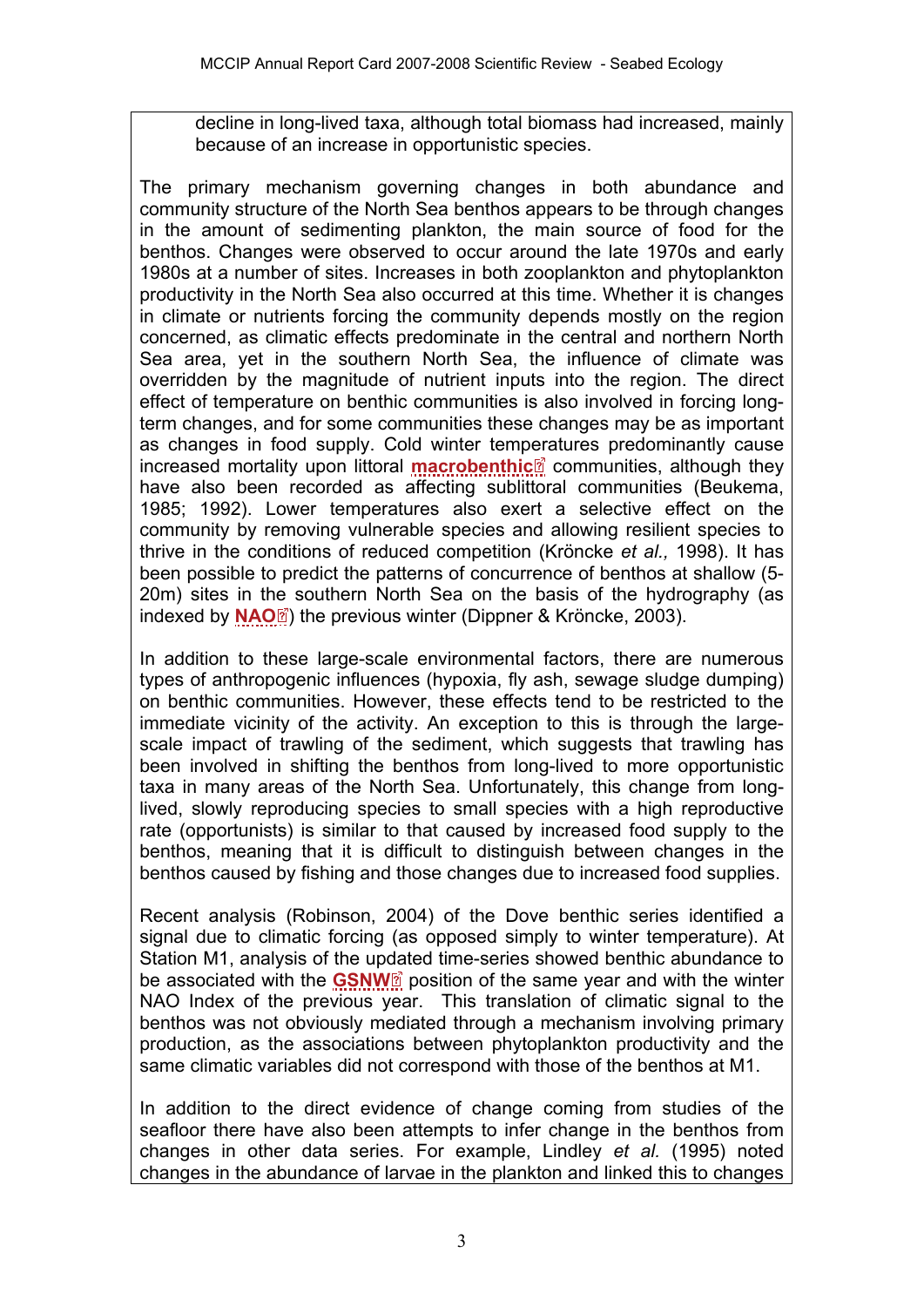in the benthos, with a marked shift occurring around the 1980s. Lindley & Batten (2002) considered the possibility that this arose from an increase in the abundance of the burrowing sea urchin *Echinocardium cordatum* that does well in mild winters. Kirby & Lindley (2005) used molecular techniques to identify 94 echinoderm larvae from North Sea CPR plankton samples. Useful DNA was extracted from 24 larvae and of these 18 were larvae of burrowing sea urchins, 3 of brittlestars and 3 from spiny starfish. This suggests that the rise in echinoderm larvae noted since the 1980s is largely due to increases in urchins and thus is consistent with an effect due to milder winters. However, the authors did not comment on the apparent lack of increase of adult urchins in benthic time series (Fig. 1). This then raises the possibility that the best benthic time series we have is not representative of larger area or that the planktonic shift reflects changes in larval production/survival that are not reflected in adult numbers. Buchanan & Warwick (1974) considered, based on data collected between 1964 and 1972, that M1 was representative of the fauna and ecology of a large area of inshore sediments. Therefore this result may actually reflect changes in the timing of events in the plankton causing an altered survivorship, a phenomenon that has been evoked to explain changes in the dynamics of fish larvae (Beaugrand *et al.* 2003).



Figure 1. Mean ( $n=5$ ; 0.1 $m<sup>2</sup>$  grabs) number of *Echinocardium* per square metre in the benthos at Dove time series station M1. The large increase in larval numbers recorded in the plankton from the 1980s is not seen in the adult

Heath (2005) indicated a long-term increase in benthic invertebrate production in the North Sea. Whilst this is attributed to a reduction in predation from fish, associated with reduced predator population abundance caused by fishing, there may well still be an environmental component underpinning the change in the benthos.

In the northern North Sea (Scottish waters) the DTI Monitoring Committee have initiated work, financed by UKOOA (now Oil & Gas UK), looking at three sites with reasonable time series data dating from the 1980s. In 2005-2006 these sites were re-surveyed using the same techniques and the same targeted strategy as in the original work. The analysis of the samples is still being undertaken and as yet nothing can be said about the results apart from the fact that they will be available towards the end of this year.

In parallel with these targeted surveys the Monitoring Committee also instigated a random stratified survey of the macrobenthos of the Fladens area based on the strategy previously employed by FRS to look at the hydrocarbon contamination of far field sediments (remote from production facilities). This demonstrated that background values, by the early part of the new century, showed a decrease when compared to the levels measured in the 1980s and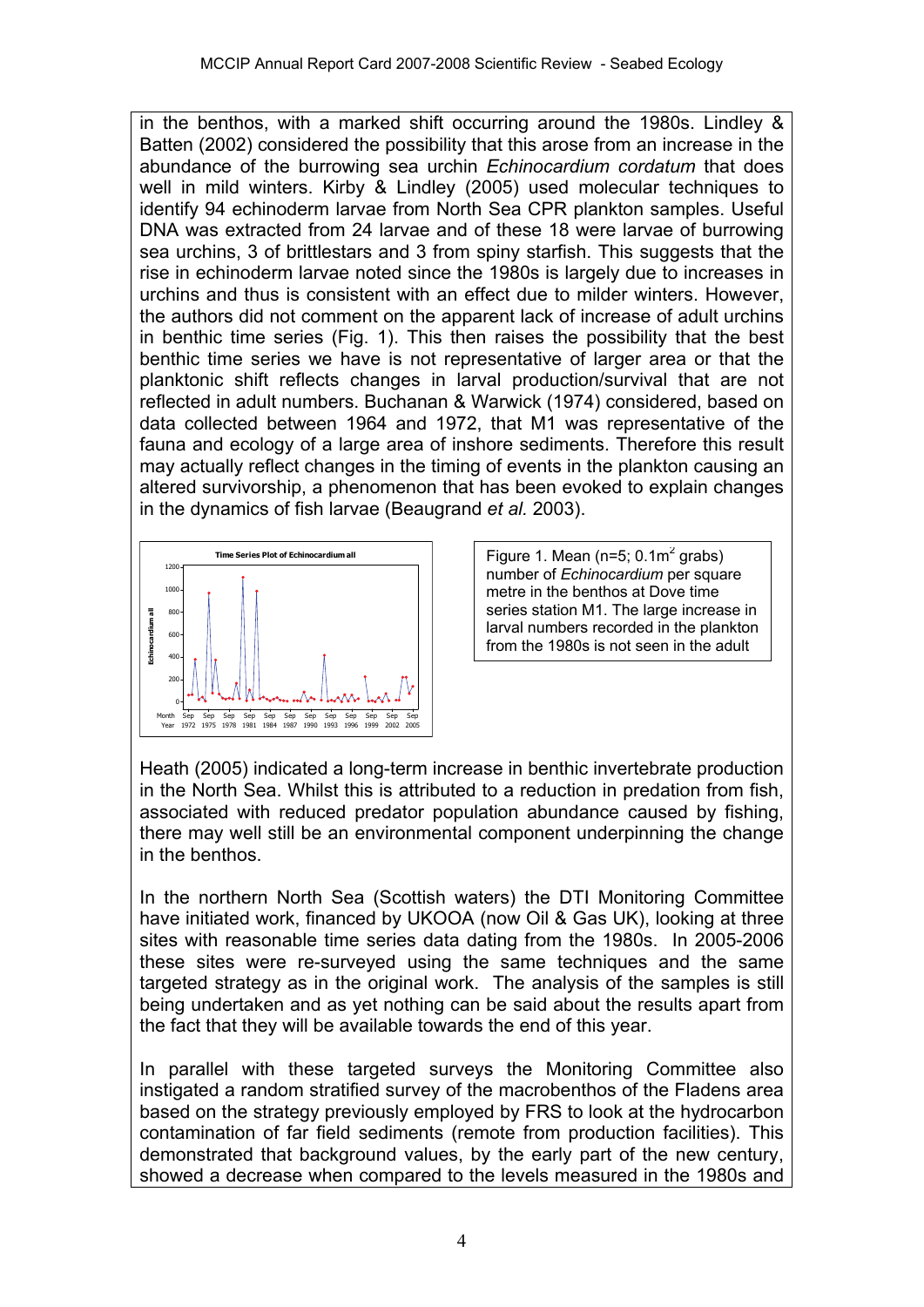1990s. Preliminary analysis of these samples demonstrated that the fauna of the area was very homogeneous and there was little obvious impact of offshore operations. Again these data are in the process of being more deeply analysed and it is hoped they will be published in autumn, 2007.

As far as ongoing work is concerned, another random stratified survey, this time of the East Shetland Basin, will be conducted in the latter part of July this year, again under the sponsorship of Oil & Gas UK and directed by the Monitoring Committee.

## **What could happen in the future**

There is no reason to suspect that benthic systems will stop responding both directly to environmental drivers such as sea temperature or indirectly to changes in the food supply. Both of these are strongly influenced by climatic factors and so continued climate change will be reflected by continued change in benthic systems. To date changes have been manifest in changes in species composition but not major shifts or changes in gross productivity. This is likely to remain the case in the short to medium term.

However, as the extent of the environmental change grows then so does the likelihood of a major shift. Many marine systems are known to exhibit alternative states (i.e. be susceptible to phase shifts) and there is therefore the possibility of a major shift in system dynamics. It is impossible to predict when this might occur. It may be the result of invasion through range expansion of southern species, loss through range contraction of northern species or be precipitated by a species introduced by man.

Given the broad similarity of benthic communities around the world the system is not likely to look vastly different i.e. polychaetes, molluscs and echinoderms will still dominate the macrofauna but there remains the possibility that ecological processes will be severely altered.

# **Confidence assessments**

## '**What is already happening' – Medium**

There is a growing body of data – direct and indirect, for change in benthic systems over the last 2-3 decades. This is based on a limited number of locations. It is less certain that climate is the main driver of the changes. It is clear that fishing has also broug[ht a](http://www.mccip.org.uk/arc/2007/glossary.htm)bout large scale, multi-decadal changes and any effects of **[eutrophication](http://www.mccip.org.uk/arc/2007/glossary.htm#Eutrophication)**<sup>2</sup> in the southern North Sea will have also contributed to benthic change via altered food inputs.

## **'What could happen in the future' - Low**

Very limited data. The predicted changes go outside the range of current observations, the system has non-linear dynamics, and it is multi-factorial, so predictive power is limited.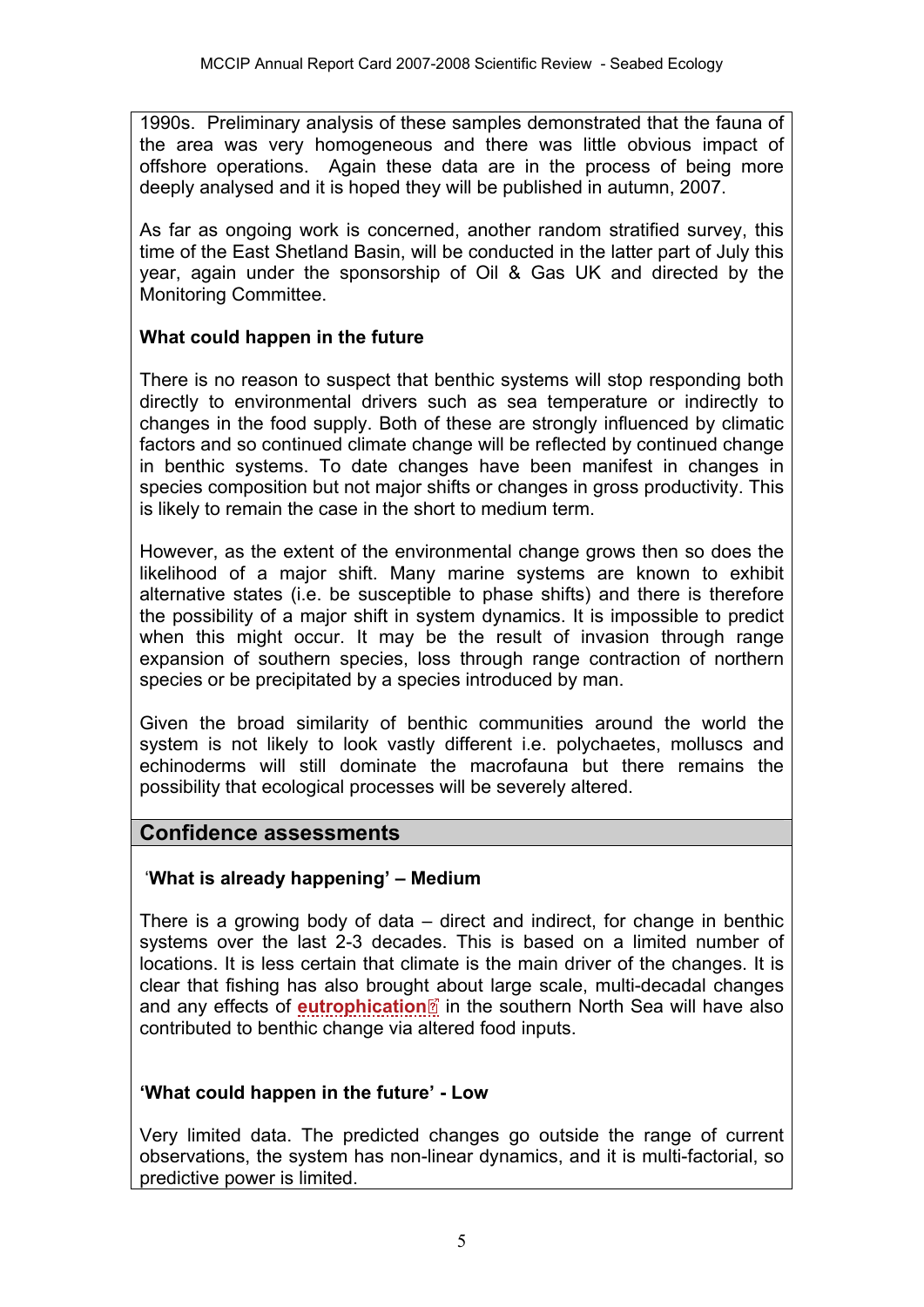# **Knowledge gaps**

Better spatial coverage – i.e. more offshore data sets/monitoring and in more regions.

## **Commercial impacts**

Potentially a large impact on fish stocks due to changed prey availability. Altered patterns of species abundance will impact on nutrient regeneration, waste processing and biodiversity. This could compromise delivery of other ecosystem services.

## **References**

- Beaugrand G, Brander KM, Lindley JA, Souissi S, Reid PC (2003) Plankton effect on cod recruitment in the North Sea. Nature 426:661-664
- Beukema, J. J. (1985). In Marine biology of polar regions and effects of severe winters on high and low tidal flats in the Dutch Wadden Sea (ed. Christiansen, J. S. G. a. M. E.) 351-361 (John Wiley and Sons, London, 1985).
- Beukema, J. J. (1992). Expected changes in the Wadden Sea benthos in a warmer world: Lessons from periods with milder winters. *Netherlands Journal of Sea Research* **30**, 73-79.

Buchanan JB, Warwick RM (1974) An estimate of benthic macrofaunal production in the offshore mud of the Northumberland coast. Journal of the Marine Biological association of the UK 54:197-222

Clark, R. A. and Frid, C. L. J. (2001). Long-term changes in the North Sea ecosystem. *Environmental Reviews* **9**, 131-187.

Davis, F. M. (1923). Quantitative studies on the fauna of the sea bottom. No. 1 Preliminary investigations of the Dogger Bank. Fishery Investigations. Ministry of Agriculture, *Fisheries and Food Series* **2** 6, 1-54 (1923).

Davis, F. M. (1925). Quantitative studies on the fauna of the sea bottom. No. 2 Results of the invesigations into the southern North Sea 1921-1924. Fishery Investigations. Ministry of Agriculture, *Fisheries and Food Series* **2** 8, 1-50.

DEFRA (2005). Charting Progress: An Integrated Assessment of the State of UK Seas. Department of Environment, Food and Rural Affairs, London.

- Dippner JW, Kroncke I (2003) Forecast of climate-induced change in macrozoobenthos in the southern North Sea in spring. Climate Research 25:179-182
- Duineveld, G. C. A., Kunitzer, A., Niermann, U., Dewilde, P. and Gray, J. S. (1991). The Macrobenthos of the North-Sea. *Netherlands Journal of Sea Research* **28**, 53-65.
- Frid, C.L.J., P.R. Garwood and L.A. Robinson (in press). Observing change in a North Sea benthic system: A 33 year time series. *J. Mar. Syst.*
- Heath M.R. (2005) Changes in the structure and function of the North Sea fish food web, 1973-2000 and the impacts of fishing and climate. *Ices Journal of Marine Science* **62**, 847-868

Heip, C., Basford, D., Craeymeersch, J.A., Dewarumez, J.M., Dorjes, J., de